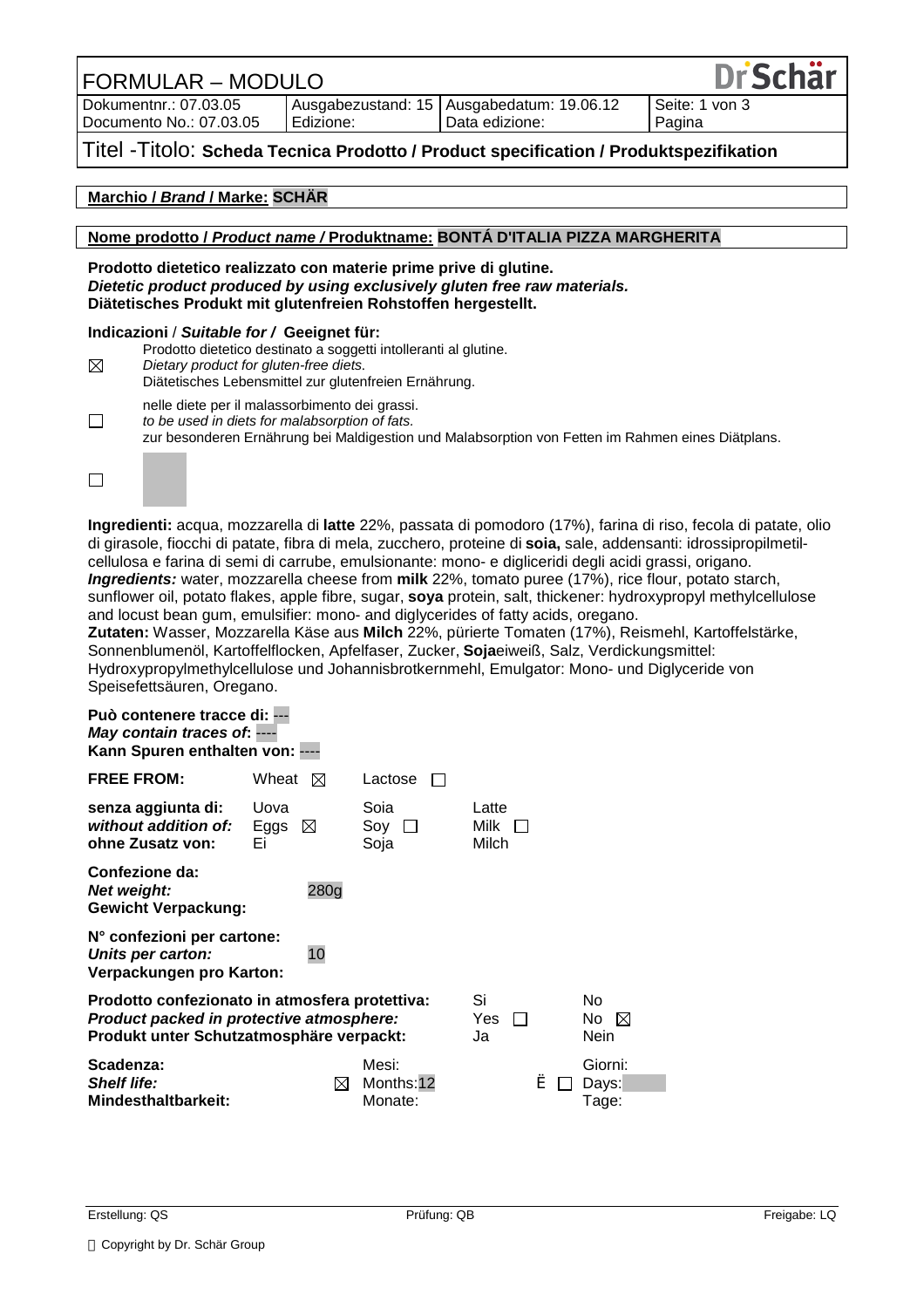# FORMULAR – MODULO Dokumentnr.: 07.03.05

Documento No.:07.03.05

Ausgabezustand: 15 Edizione:

Ausgabedatum: 19.06.12 Data edizione:

Seite: 2 von 3 Pagina

**DrSchär** 

# Titel - Titolo: **Scheda Tecnica Prodotto / Product specification / Produktspezifikation**

| Valori Nutrizionali / Nutritional values / Nährwerte:         |      |                   |                   |                |                 |
|---------------------------------------------------------------|------|-------------------|-------------------|----------------|-----------------|
| <b>Portion</b><br>280                                         | g    |                   |                   |                |                 |
|                                                               | Uhit |                   | valore/value/Wert |                |                 |
|                                                               |      | per 100 g         | per Portion       | %GDA/portion   | <b>GDA*</b>     |
| Valore energetico / Energy value / Brennwert                  |      | 243               | 683               | 34             | 2000            |
|                                                               | kJ   | 1022              | 2868              |                | 8400            |
| Grassi / Fat / Fett                                           | g    | 8,1               | 23                | 33             | 70              |
| di cui grassi saturi / of which saturated / davon gesättigte  | g    | 3,9               | 11                | 55             | 20              |
| di cui grassi mct / of which mct / davon mct                  | g    |                   |                   |                |                 |
| di cui grassi monoinsaturi / of which mono unsaturated /      | g    |                   |                   |                |                 |
| di cui grassi poliinsaturi/ of which poly unsaturated / davon | g    |                   |                   |                |                 |
| grassi trans / trans fat / Trans Fette                        | g    | 0,16              | 0,4               |                |                 |
| Colesterolo (GC) / Cholesterol / Cholesterin                  | mg   |                   | 0                 |                |                 |
| Carboidrati (p.d. a 100) / Carbohydrates / Kohlenhydrate      | g    | 33                | 92                | 35             | 260             |
| di cui zuccheri / of which sugars / davon Zucker              | g    | 1,7               | 4,8               | 5              | 90              |
| Saccarosio / Sucrose / Saccharose                             | g    | 0,8               | 2,2               |                |                 |
| Maltosio / Maltose /Maltose                                   | g    | $\Omega$          | 0,0               |                |                 |
| Lattosio / Lactose /Laktose                                   | g    | $\mathbf 0$       | 0,0               |                |                 |
| Glucosio / Glucose / Glukose                                  | g    | 0,4               | 1,1               |                |                 |
| Fruttosio / Fructose / Fruktose                               | g    | 0,5               | 1,4               |                |                 |
| Proteine (Nx6,25)/Protein/Eiweiß                              | g    | 7,4               | 21                | 42             | 50              |
| di cui fenilalanina / of which Phenylalanin/ davon            | mg   |                   | 0,0               |                |                 |
| di cui tirosina / of which Tyrosin / davon Tyrosin            | mg   |                   | 0,0               |                |                 |
| Fibre Alimentari / Fibre / Ballaststoffe                      | g    | 4,4               | 12,0              | 48             | 25              |
| Sodio come Na / Sodium/ Natrium                               | g    | 0,47              | 1,32              | 55             | 2,4             |
| sale / salt / Salz                                            | %    | 1,2               | 3,40              | 57             | 6               |
| Ceneri / ashes / Asche                                        | g    | 2,1               | 5,9               |                |                 |
| Contenuto in acqua / Water content / Wasser                   | g    | $\overline{51,2}$ | 143,4             |                |                 |
|                                                               |      |                   | %RDA/100g         | %RDA/portion   | $RDA**$         |
| Potassio / Potassium/ Kalium                                  | mg   |                   | 0,0               | 0,0            | 2000            |
| Fosforo / Phosphorus / Phosphor                               | mg   |                   | 0,0               | 0,0            | 700             |
| Calcio come Ca / Calcium/ Kalzium                             | mg   | 147               | 18,4              | 51,5           | 800             |
| Ferro come Fe / Iron / Eisen                                  | mg   | 0,64              | 4,6               | 12,8           | 14              |
| Vitamina A (retinolo) / Vitamin A / Vitamin A                 | μg   | 0,06              | 0                 | 0              | 800             |
| Vitamina C / Vitamin C/ Vitamin C                             | mg   |                   | 0                 | 0              | 80              |
| Nacina B3 / niacin B3 / Nacin B3                              | mg   |                   | $\Omega$          | 0              | 16              |
| Acido pantotenico B5 / pantothenic acid B5 /                  |      |                   | 0                 | 0              | 6               |
| Pantothensäure B5                                             | mg   |                   |                   |                |                 |
| Vitamina B6 / vitamin B6 / Vitamin B6                         | mg   |                   | 0                 | $\mathbf 0$    | 1,4             |
| Riboflavina B2 / riboflavin B2 / Riboflavin B2                | mg   |                   | 0                 | 0              | 1,4             |
| Tiamina B1 / tiamin B1 / Thiamin B1                           | mg   |                   | $\mathbf 0$       | $\overline{0}$ | 1,1             |
| Folacina B9 / folic acid B9 / Folsäure B9                     | μg   |                   | 0                 | $\mathbf 0$    | 200             |
| Biotina B8 / biotin B8 / Biotin B8                            | μg   |                   | $\mathbf 0$       | 0              | 50              |
| Vitamina B12 / vitamin B12 / Vitamin B12                      | μg   |                   | $\mathbf 0$       | 0              | 2,5             |
| Vitamina D/ vitamin D/ Vitamin D                              | μg   |                   | 0                 | 0              | 5               |
| Vitamina E/ vitamin E/ Vitamin E                              | mg   |                   | 0                 | 0              | $\overline{12}$ |

**\*GDA:** Guideline Daily Amount based on a 2000 kcal diet. **\*\*RDA:** Recommended Daily Allowance.

pH

**Indicazioni per la cottura:** in forno per 7-8 minuti a 220°C *Cooking - baking instructions:* in the oven for 7-8 minutes at 220°C **Koch- bzw. Backanweisung:** im Back ofen für 7-8 Minuten bei 220°C